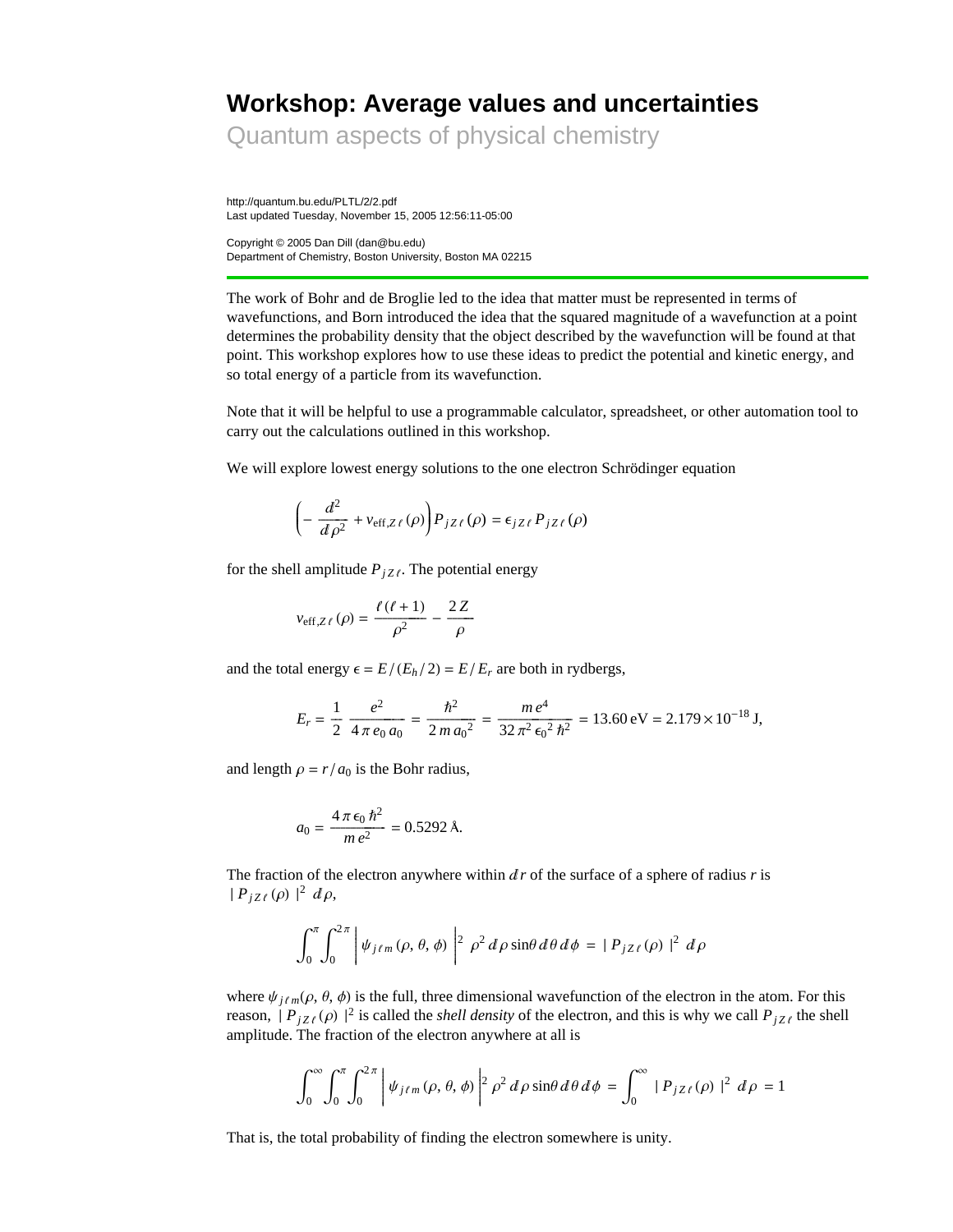1. What are the units of the shell amplitude?

The figures below show the lowest energy s ( $\ell = 0$ ) and p ( $\ell = 1$ ) shell amplitudes for hydrogen atom  $(Z = 1)$ , together with alternative shell amplitudes that are too diffuse and too compact.



Lowest energy s ( $\ell = 0$ ) shell amplitudes for hydrogen atom. Distance from the nucleus, r, is in units  $a_0 = 0.529$  Å. The thick line is the correct shell amplitude and its energy -1; the thin line is a shell amplitude that is too diffuse; and the dashed line is a shell amplitude that is too compact.



Lowest energy p  $(\ell = 1)$  shell amplitude for hydrogen atom. Distance from the nucleus,  $r$ , is in units  $a_0 = 0.529$  Å. The thick line is the correct shell amplitude and its energy is -1/4; the thin line is a shell amplitude that is too diffuse; and the dashed line is a shell amplitude that is too compact.

In each case, the correct shell amplitude (thick) results in the correct balance of positive kinetic energy and negative potential energy so that the total energy in a minimum.

> 2. Explain whether you expect the too diffuse s shell amplitude to have more or less kinetic energy relative to the correct s shell amplitude.

3. Explain whether you expect the magnitude of the potential energy of the too compact p shell amplitude to be greater or less than that of the correct p shell amplitude.

4. Account for the differences between the correct 1s and the 2p shell amplitudes. Hint: Consider  $v_{\text{eff},Z\ell}(\rho)$ .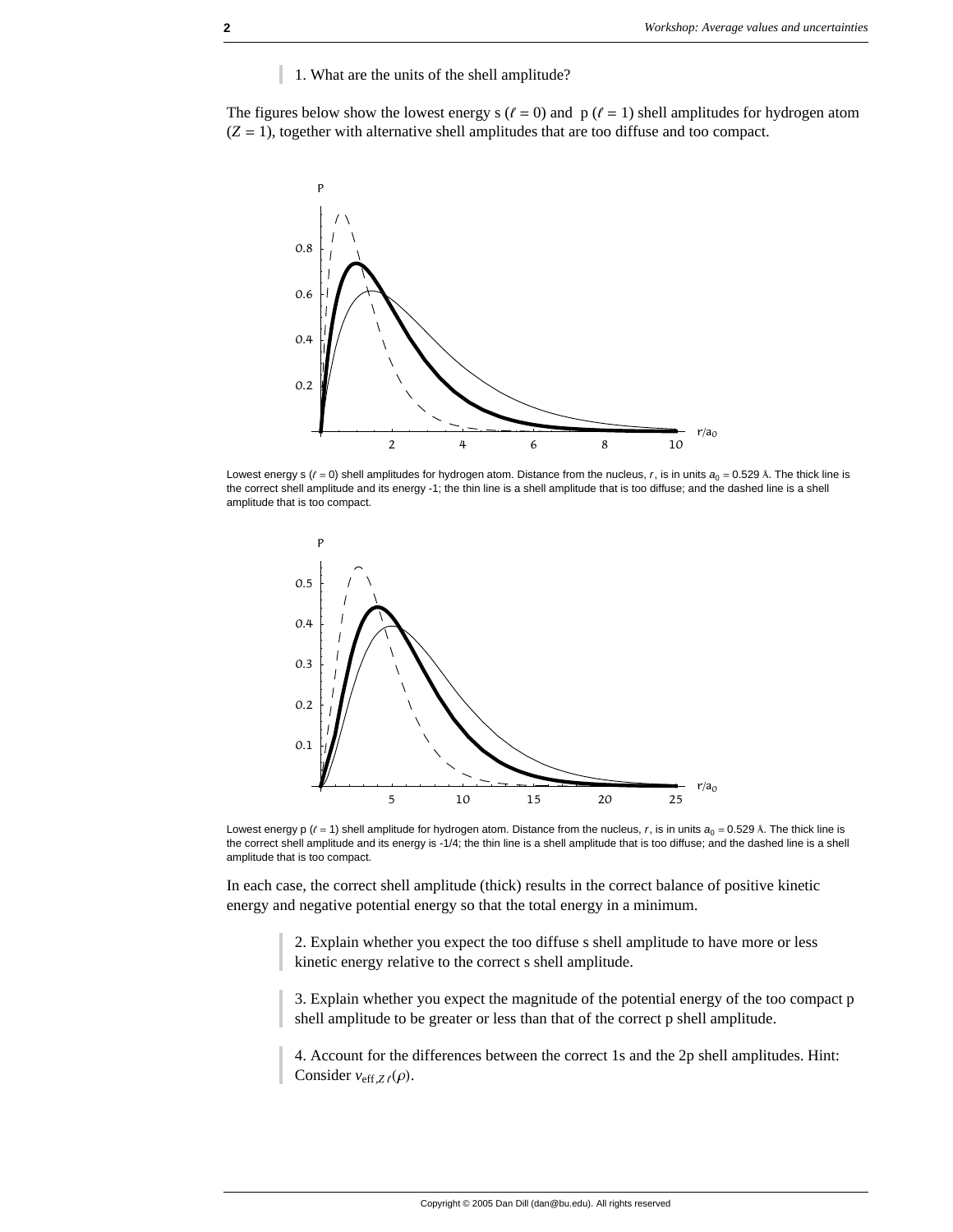## **à Average distance from nucleus**

The way to estimate the average position of the particle,  $\langle x \rangle$ , is to weight each possible position by the probability that the particle will be found at that position,

$$
\langle \rho \rangle = \int_0^\infty \mid P_{jZ\ell}(\rho) \mid^2 \rho d\rho.
$$

5. Use the table of values below of the 1s shell density to plot the integrand  $|P_{1s}(\rho)|^2 \rho$ . Based on your plot, do you think it is reasonable to limit the averaging to the range  $0 \leq \rho \leq 6?$ 

| ρ   | $P_{1s}$ | ρ   | $P_{1s}$ |
|-----|----------|-----|----------|
| 0.0 | 0.0000   | 3.2 | 0.2609   |
| 0.2 | 0.3275   | 3.4 | 0.2269   |
| 0.4 | 0.5363   | 3.6 | 0.1967   |
| 0.6 | 0.6586   | 3.8 | 0.1700   |
| 0.8 | 0.7189   | 4.0 | 0.1465   |
| 1.0 | 0.7358   | 4.2 | 0.1260   |
| 1.2 | 0.7229   | 4.4 | 0.1080   |
| 1.4 | 0.6905   | 4.6 | 0.0925   |
| 1.6 | 0.6461   | 4.8 | 0.0790   |
| 1.8 | 0.5951   | 5.0 | 0.0674   |
| 2.0 | 0.5413   | 5.2 | 0.0574   |
| 2.2 | 0.4875   | 5.4 | 0.0488   |
| 2.4 | 0.4354   | 5.6 | 0.0414   |
| 2.6 | 0.3862   | 5.8 | 0.0351   |
| 2.8 | 0.3405   | 6.0 | 0.0297   |
| 3.0 | 0.2987   | 6.2 | 0.0252   |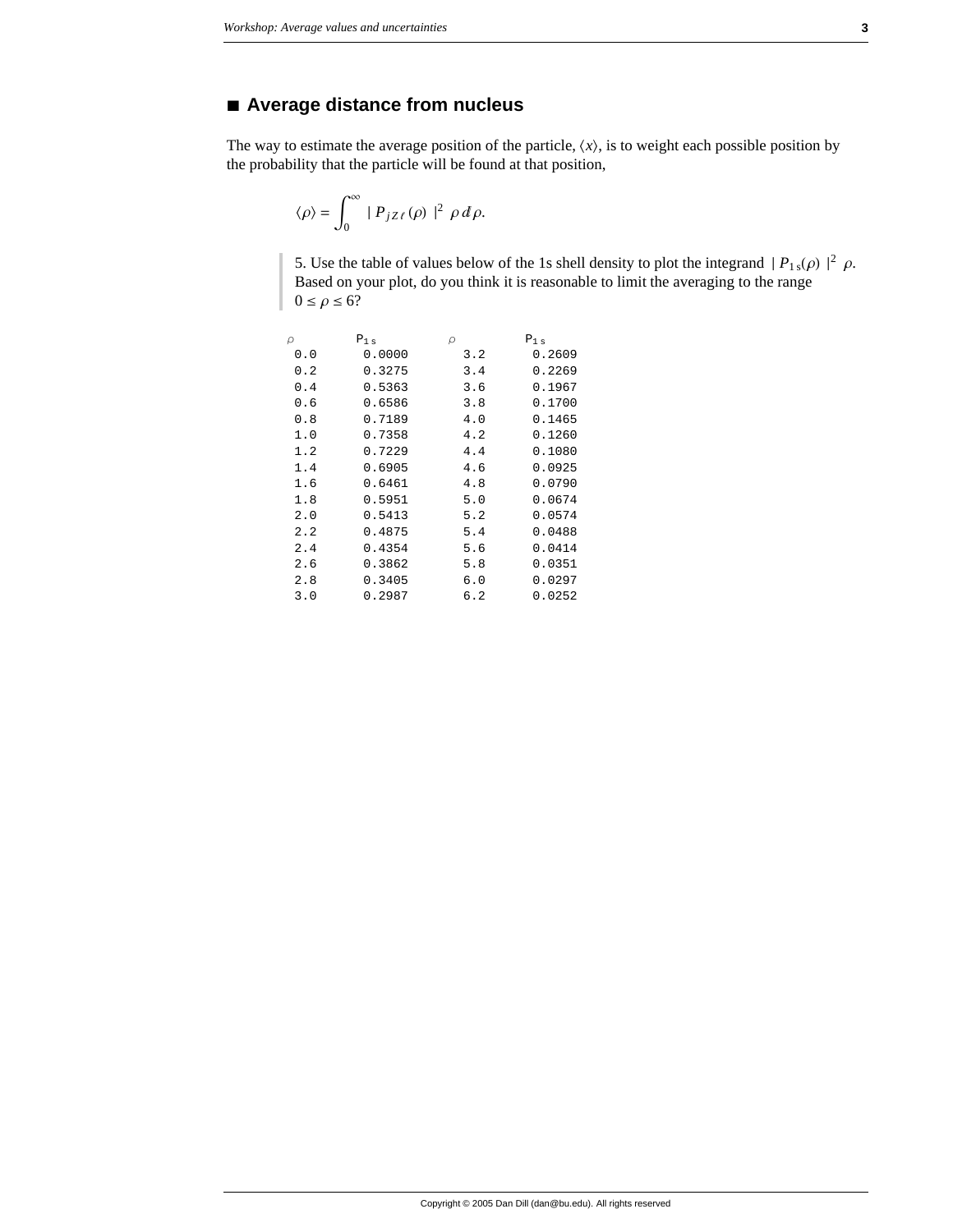6. Decide on an optimum scheme to evaluate the area under your plot of the integrand.

7. Use your plot of the integrand  $|P_{1s}(\rho)|^2$   $\rho$  and a 0.4 unit mesh to show that a numerical estimate of the average position is 1.48. What should the units of your answer be? Are the units of your answer correct?

8. The exact answer is  $\langle \rho \rangle = 1.5$ . How could you improve your calculated value?

9. Does your value for the average position make sense? Could you have anticipated this value, without doing any calculations

10. Why does the exact value differ from the maximum in the shell amplitude?

11. Use the table of values below of the 2p shell density to plot the integrand  $|P_{2p}(\rho)|^2$   $\rho$ . Based on your plot, do you think it is reasonable to limit the averaging to the range  $0 \le \rho \le 14$ ?

| ρ   | $P_{2,p}$ | ρ    | $P_{2p}$ |
|-----|-----------|------|----------|
| 0.0 | 0.0000    | 8.0  | 0.2393   |
| 0.5 | 0.0397    | 8.5  | 0.2104   |
| 1.0 | 0.1238    | 9.0  | 0.1837   |
| 1.5 | 0.2169    | 9.5  | 0.1594   |
| 2.0 | 0.3004    | 10.0 | 0.1375   |
| 2.5 | 0.3655    | 10.5 | 0.1181   |
| 3.0 | 0.4099    | 11.0 | 0.1009   |
| 3.5 | 0.4345    | 11.5 | 0.0859   |
| 4.0 | 0.4420    | 12.0 | 0.0729   |
| 4.5 | 0.4357    | 12.5 | 0.0616   |
| 5.0 | 0.4189    | 13.0 | 0.0519   |
| 5.5 | 0.3947    | 13.5 | 0.0436   |
| 6.0 | 0.3659    | 14.0 | 0.0365   |
| 6.5 | 0.3344    | 14.5 | 0.0305   |
| 7.0 | 0.3020    | 15.0 | 0.0254   |
| 7.5 | 0.2700    | 15.5 | 0.0211   |
|     |           |      |          |

12. Use your plot of the integrand  $|P_{2p}(\rho)|^2$   $\rho$  and a 1.0 unit mesh to show that a numerical estimate of the average position is 4.97.

13. The exact value is  $\langle \rho \rangle = 5.0$ . Why is the 2p average distance so much greater than the 1s average distance?

#### **à Average potential energy**

The average potential energy corresponding to a one electron shell amplitude  $P_{jZ\ell}(\rho)$  is  $\langle PE \rangle = \int_0^\infty |P_{jZ\ell}(\rho)|^2 v_{eff,Z\ell}(\rho) d\rho.$ 

> 14. Show that the average potential energy corresponding to the hydrogen atom 1s shell amplitude is  $\langle PE \rangle = -\int_0^\infty |P_{1s}(\rho)|^2 2/\rho d\rho$ .

15. Use the table of values given above of the 1s shell density to plot the integrand  $- |P_{1s}(\rho)|^2$  2/ $\rho$ . Based on your plot, do you think it is reasonable to limit the averaging to the range  $0 \le \rho \le 4$ ?

16. Why is the integration range less in this case than for the calculation of  $\langle \rho \rangle$ ?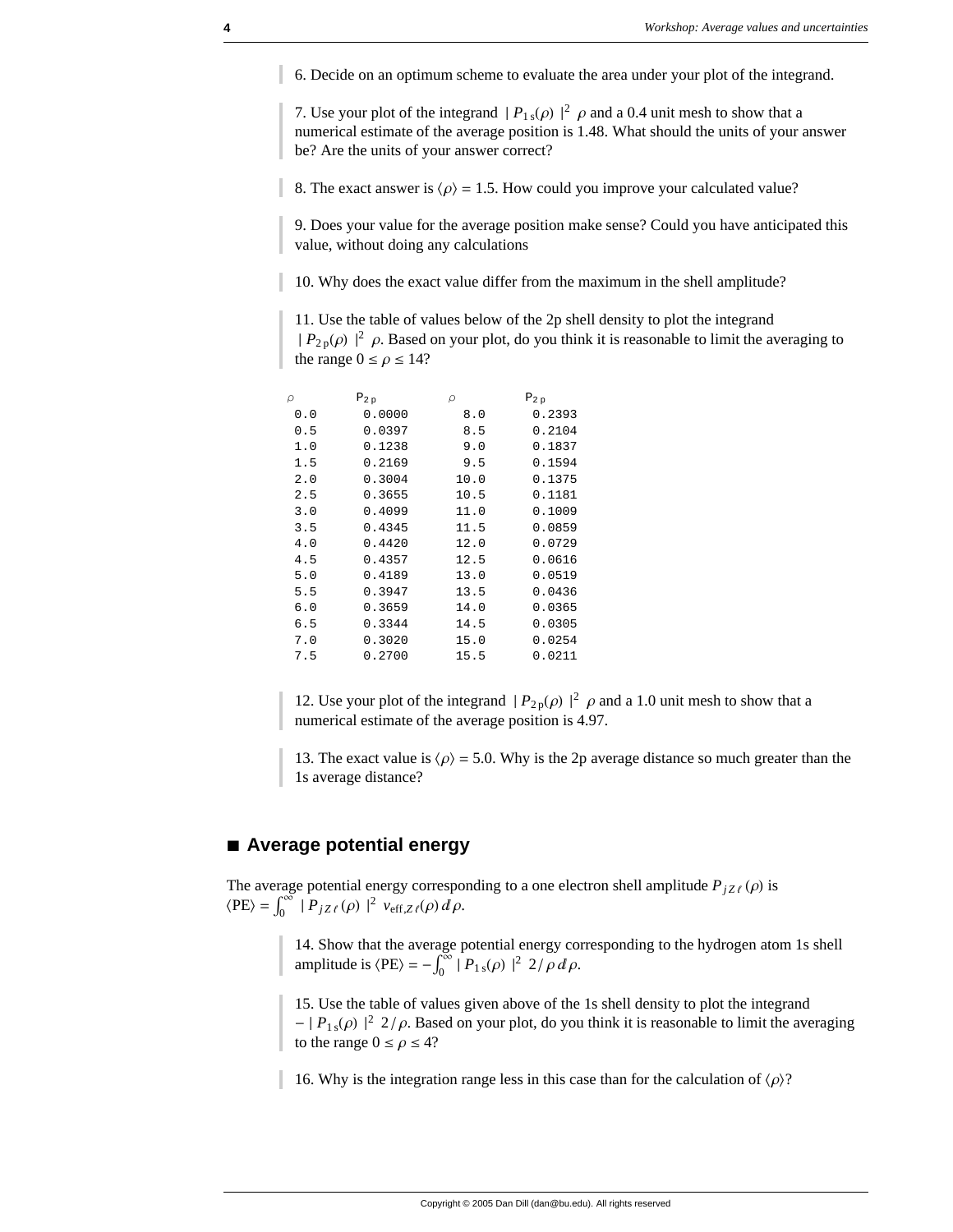17. Use your plot of the integrand  $- |P_{1s}(\rho)|^2 2/\rho$  and a 0.2 unit mesh to show that a numerical estimate of the average potential energy is  $-1.87$ . What should the units of your answer be? Are the units of your answer correct?

18. The exact answer is  $\langle -2/\rho \rangle = -2.0$ . How could you improve your calculated value?

19. Show that the average potential energy corresponding to the hydrogen atom 2p shell amplitude is  $\langle PE \rangle = \int_0^\infty \left| P_{jZ\ell}(\rho) \right|^2 \left( \frac{2}{\rho^2} - \frac{2}{\rho} \right) d\rho$ .

20. Use the table of values given above of the 2p shell density to plot the integrand  $|P_{2p}(\rho)|^2 (2/\rho^2 - 2/\rho)$ . Based on your plot, do you think it is reasonable to limit the averaging to the range  $0 \le \rho \le 10$ ?

21. Use your plot of the integrand  $|P_{2p}(\rho)|^2 (2/\rho^2 - 2/\rho)$  and a 1.0 unit mesh to show that a numerical estimate of the average potential energy is  $-0.334$ . What should the units of your answer be? Are the units of your answer correct?

22. The exact value of the 2p potential energy is  $-1/3$ . Why, with such a coarse integration mesh, is the approximate answer so close to the exact value?

23. Why is the 2p potential energy so much less than the 1s potential energy?

#### **à Average kinetic energy**

The kinetic energy corresponding to one electron atom shell amplitude is the expectation (average) value

$$
\langle \text{KE} \rangle = -\int_0^\infty P_{jZ\ell}(\rho) \, \frac{d^2 \, P_{jZ\ell}(\rho)}{d\rho^2} \, d\rho.
$$

To estimate the value of the average for a numerical wavefunction, we can approximate the second derivative in the integrand as

$$
\left(\frac{d^2\psi}{d\rho^2}\right)_{\rho_j} = \left(\frac{\psi(\rho_{j+1}) - \psi(\rho_j)}{s} - \frac{\psi(\rho_j) - \psi(\rho_{j-1})}{s}\right)\bigg/ s = \frac{\psi(\rho_{j+1}) - 2\psi(\rho_j) + \psi(\rho_{j-1})}{s^2}
$$

Since the second derivative is proportional to  $\rho^2$ , it is appreciable only over a smaller range than the shell amplitude.

> 24. Use the table of values given above of the 1s shell density to the integrand  $-P_{1s}(\rho) d^2 P_{1s}(\rho) / d \rho^2$  for the hydrogen atom 1s shell amplitude. Based on your plot, do you think it is reasonable to limit the averaging to the range  $0 \le \rho \le 5$ ?

25. Use your plot of the integrand  $-P_{1s}(\rho) d^2 P_{1s}(\rho) / d \rho^2$  and a 0.5 unit mesh to show that a numerical estimate of the kinetic energy is 0.89. What should the units of your answer be? Are the units of your answer correct?

26. The exact answer for the average kinetic energy is 1.0. How could you improve your calculated value?